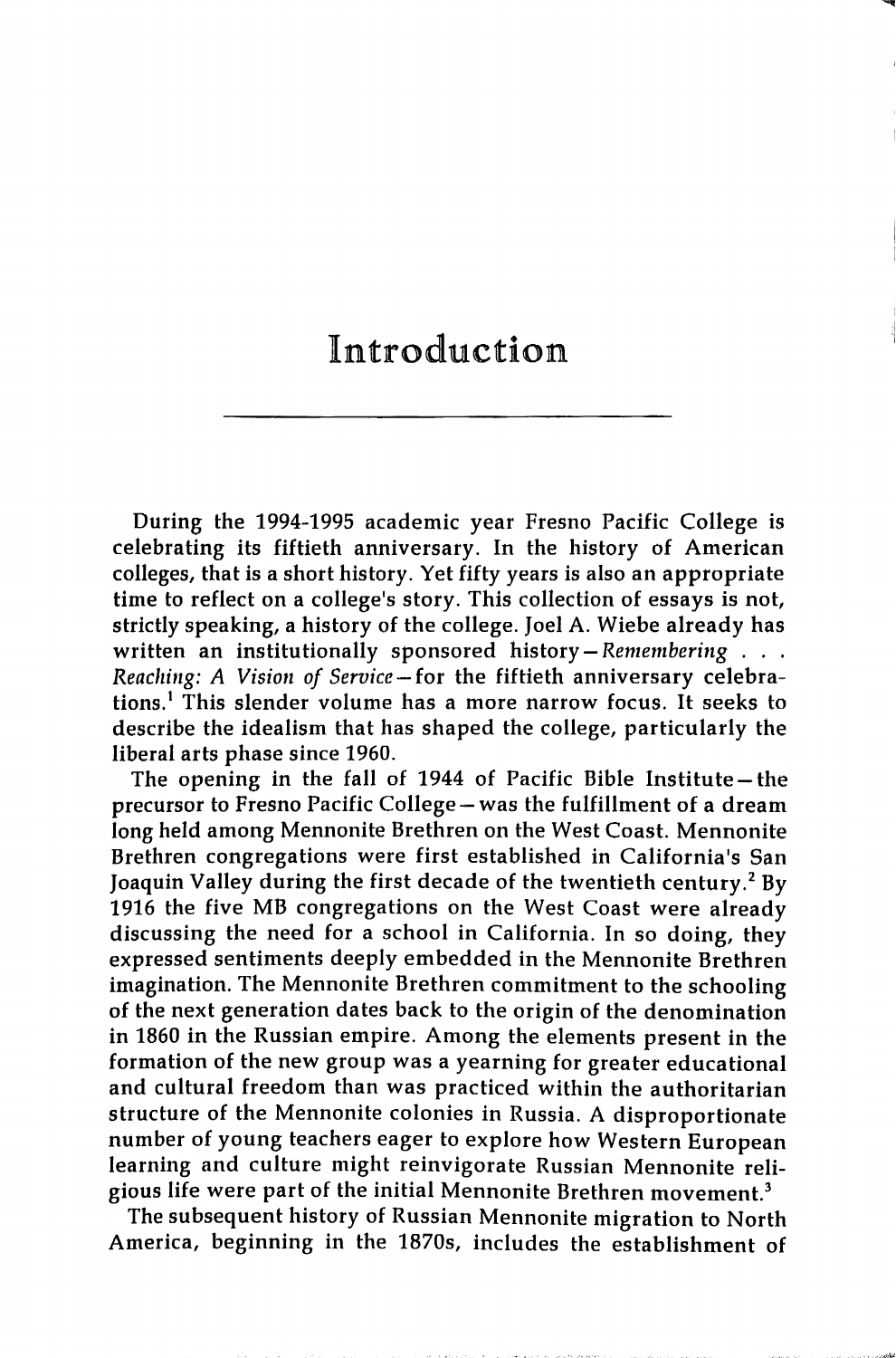schools almost as quickly as that of congregations. In 1908 the MB Church founded Tabor College in Hillsboro, Kansas, its own fouryear liberal arts college.<sup>4</sup> In the West, the Reedley, California settlement was established in 1905, and by 1910 it began a winter Bible school program.

In 1922 a private educational society was established by interested Mennonite Brethren in the central San Joaquin area. Through the sale of \$100 memberships they hoped to establish Bethany College in order to provide every young Mennonite Brethren with "a religious as well as a scientific education."s That project was finally realized in 1944.

The reasons for the delay are numerous. The intervening years witnessed political and economic stresses that alone were sufficient to delay such a venture: the trauma of being Germanic in two world wars, the economics of becoming established, coping with the Depression, and the absorption of countless new migrants from the Midwest. But the more serious reasons for the delay were theological.

The impulse to build a school was rooted in the need to insure that MB young people would receive appropriate denominational understandings. Denominational schools are typically nurseries of denominational piety. They shelter people from the corrosive impact of alien ways. But the question of what is to be mediated to the next generation can sometimes become unclear.

The 1920s to the 1940s was such a time of uncertainty for West Coast Mennonite Brethren. Some of them were drawn to American Fundamentalism, an aggressive and crusading movement to fight cultural and theological modernism. During the 1920s and 1930s, as the fundamentalist-modernist debate polarized American Protestantism, Mennonite Brethren instinctively leaned into the conservative camp. They did so without the slightest hint of theological modernism in their denomination. As an immigrant group still feeling like outsiders, they might have been put off by the Americanness of fundamentalism, yet in a world of simple dichotomies they stood with the fundamentalists. Other Mennonite Brethren found new freedom in the Pentecostal-Holiness movement that contrasted with their own restrained and codified piety.<sup>6</sup>

While a conservative theology emphasizing doctrinal certitude and expressive piety historically have been part of the Mennonite Brethren, they were now highlighted in some quarters as being more true and necessary than previously. As these interests gained ascendancy among those fostering the development of the new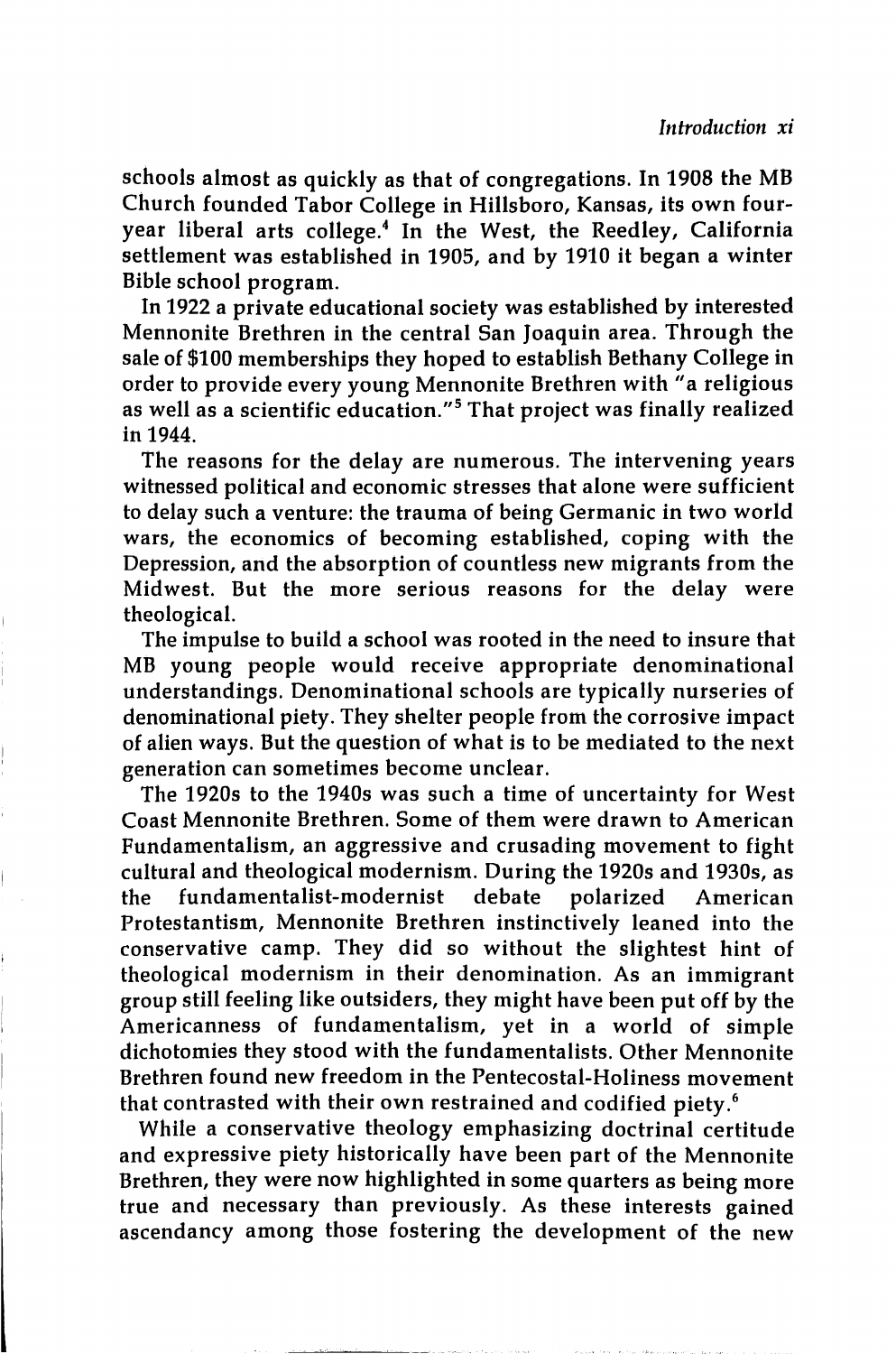school, one observer reflected the theological differences present in the early 1940s: "many of our old standbys are not at all in sympathy with what these men are trying to feed us.  $\ldots$  They constantly speak of having a school in which we instruct our young people in the ways and beliefs of our fathers, but if our fathers would arise from the dead and observe, I am sure they would not recognize some of our ways." $7$ 

This uncertainty about what kind of school and what kinds of theology would best nurture the Mennonite Brethren was not yet resolved when Pacific Bible Institute opened in 1944. It began very much in the tradition of the American Bible institute with objectives, program and character consonant with similar institutions across the country. To be sure, it also had some denominational distinctives, and it flourished during the first years. From a beginning enrollment of 28 students in 1944 it grew rapidly to 178 students by 1949. Then began a persistent decline that reached a low of 57 students in 1958. Clearly a different kind of institution and educational ideal was necessary to attract the support of West Coast Mennonite Brethren.

In the late 1950s Pacific Bible Institute began a metamorphosis that turned it into Fresno Pacific College, a liberal arts college. In 1956 the decision was made to add a junior college curriculum to the Bible institute program. By 1965 the college earned full accreditation as a baccalaureate institution and ten year later, in 1975, it was authorized to offer Master's degrees.

The decline of the Bible institute program and the necessity of moving toward a liberal arts institution created possibilities of many kinds. It was a time for asking fundamental questions. What kind of college should emerge? What kinds of philosophical, religious and educational ideals should shape the transformed institution? To answer those questions the institution's Board of Education, in 1960, hired Arthur Wiebe as the new President. Wiebe, together with a new faculty that he recruited, began the task of rethinking questions of institutional mission and identity. The result of their process of planning and inquiry would eventually be articulated as the "Fresno Pacific College Idea." That idea has since shaped much of the selfunderstanding and development of the college. It has been the lodestar that has guided many college decisions. Faculty in particular have been prone to ask how every new program matches with the idea statement. Invoking the idea has been a bit like calling up a sacred mantra that could either legitimate what at first glance seemed an unacceptable suggestion, or tarnish and even cast into oblivion established practices. The idea has been used both to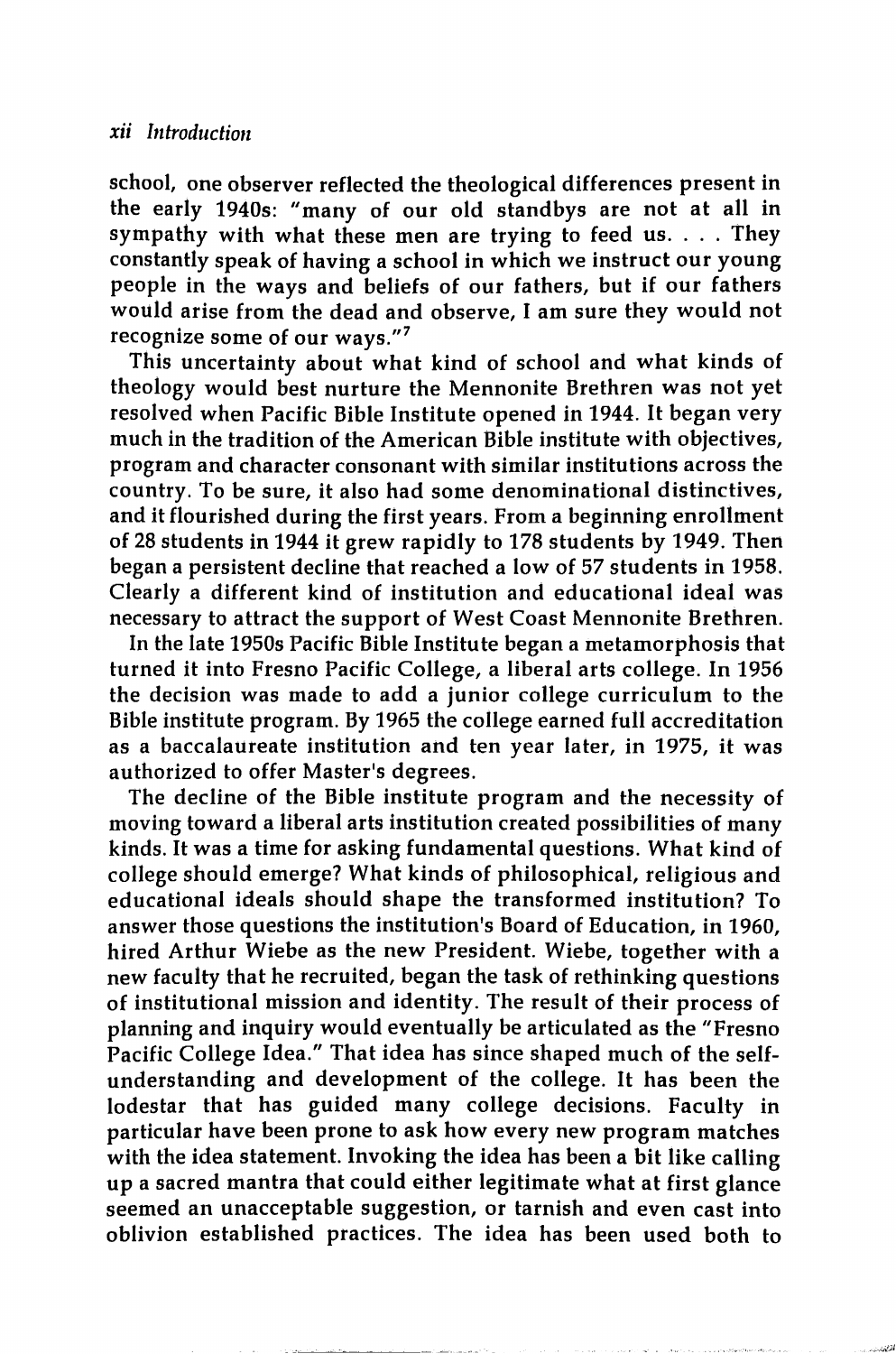protect and extend the institution's center and boundaries. Like the ideation that shaped the Pacific Bible Institute years, the "FPC Idea" has also had its critics and supporters. The debate about institutional identity and mission did not end with the formulation of the Idea statement. But the statement has been at the center of all subsequent discussions about the meaning of Fresno Pacific College.

The Fresno Pacific College Idea when it was first formulated in 1966 contained seven essential ideas:

Pacific College is a Christian College Pacific College is a Community Pacific College is a Liberal Arts College Pacific College is an Experimental College Pacific College is an Anabaptist-Mennonite College Pacific College is a Non-Sectarian College Pacific ColIege is a Prophetic College

For all of the power that the idea has had in the life of the institution, it has never received a full explication. These essays seek to understand the factors producing the idea statement, offer extended explication of its central elements, and examine its continuing role in the life of the college. They offer not a chronological development of Fresno Pacific College, but are a perhaps more elusive attempt to understand the ferment of ideas and conviction that have been the ideational core of the college.

The history of institutional development is the layering of programs, of diversification, of programmatic enlargement. Amidst the growth and even fragmentation that accompanies most stories of institutional development is the attempt to maintain a synoptic vision. The tension in maintaining a distinctive core while serving ever more publics is not uncommon to Christian colleges. This quest for the distinctive and appropriate ideational core not only defines institutional mission but also energizes a school. While debates about core institutional ideas may seem arcane and even superfluous to the supporters and friends of a college, and sometimes even to trustees, they are necessary and critical for institutional survival. In fact, those Christian colleges that are most successful are probab1y those that have worked hardest at defining such an ideational core and then worked at juxtaposing and balancing it with the needs of the world around them.

These essays are part of the ongoing discussion about that balancing act. They are the singular interpretations of the authors. Unlike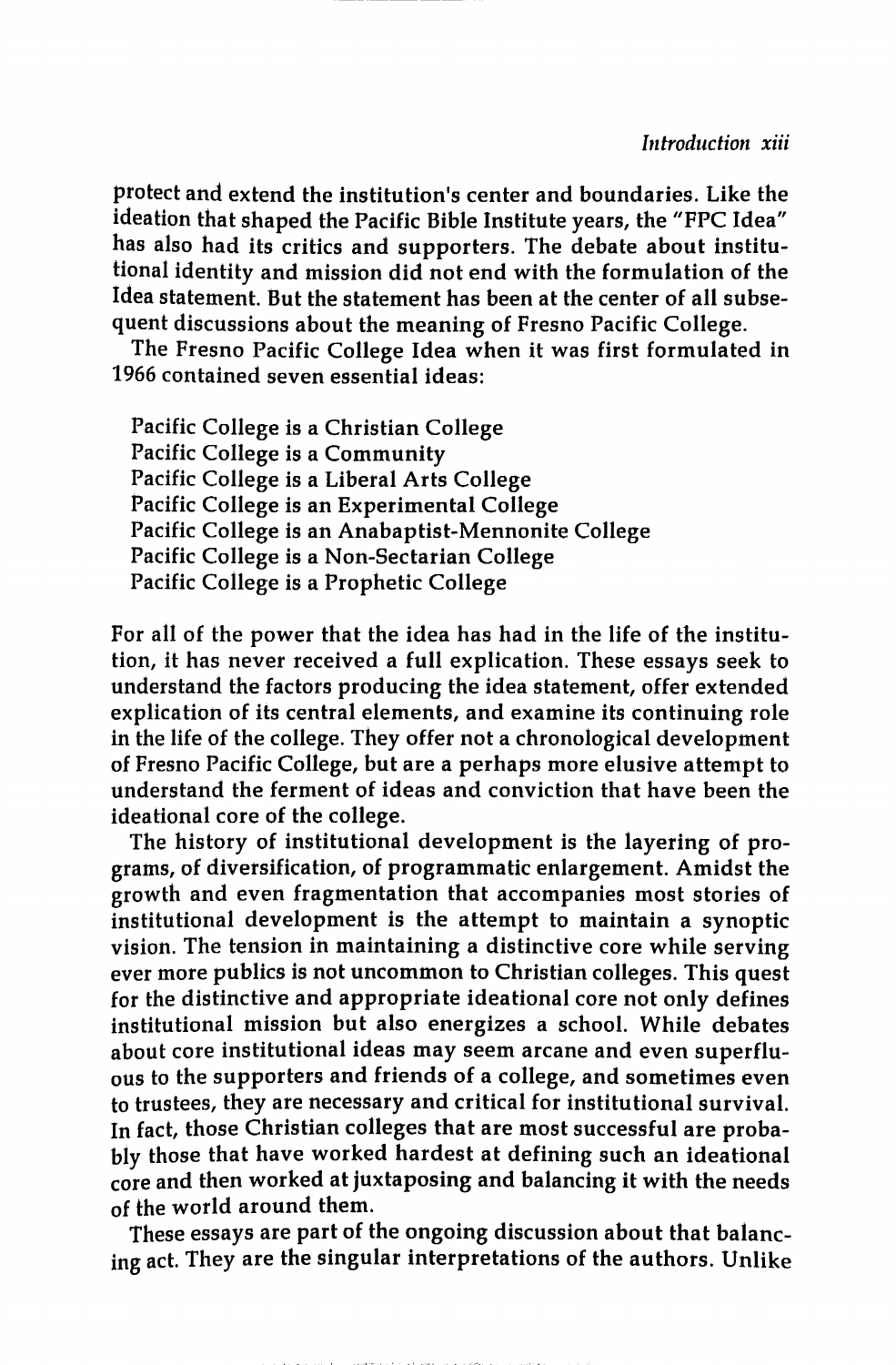## *xiv Illtroduction*

the Idea itself, these interpretations have not been canonized through the interminable process of dialogue that Mennonites sometimes call the "hermeneutics of community." For the most part they were written by people with long tenure at the college. With the exception of John Yoder, the authors have been associated with the college for at least twenty-five years. They reflect a history of concern, conviction and even leadership in defining Fresno Pacificis ideational core. They do reflect the love affair that many of us have with this little college, an affair rooted in the idealism of the "Fresno Pacific College Idea."

## NOTES

1. Joel A. Wiebe, *Remembering .* .. *Reaching: A Vision of Service* - *A Fifty Year History of Fresno Pacific College* (Fresno Calif.: Fresno Pacific College, 1994).

2. See Kevin Enns-Rempel, "A New Life in the West: Settlement and Colonization on the Pacific Coast," in 75 *Years of Fellows/lip: Pacific District Conference of tile Mennonite Brethren Churches,* 1912-1987, ed. Esther Jost (Fresno Calif.: Pacific District Conference of Mennonite Brethren Churches, 1987),9-23.

3. The historiography on the origins of the Mennonite Brethren in Russia Is extensive. Selected important works include: Peter M. Friesen, *Tile Mennonite Brotherhood in Russia (1789-1910),* trans. and ed. J. B. Toews, et a1. (Fresno, Calif.: Board of Christian Literature, General Conference of Mennonite Brethren Churches, 1978); John A. Toews, *A History of tile Mennonite Brethren Church: Pilgrim and Pioneers* (Fresno, Calif.: Board of Christian Literature, General Conference of Mennonite Brethren Churches, 1975); John B. Toews, Perilous Journey: the Mennonite Brethren in Nineteenth Century *Russia, 1860-1910* (Winnipeg: Kindred Press, 1988); James Urry, "The Social Background to the Emergence of the Mennonite Brethren in Nineteenth Century Russia," *Journal of Mennonite Studies* 6 (1988): 8-35; Paul Toews, "Differing Historical Imaginations and the Changing Identity of the Mennonite Brethren," in *Anabaptism Revisited: Essays on Anabaptist/Mennonite studies in honor of* C. *J. Dyck,* ed. Walter Klaassen (Scottdale, Pa.: Herald Press, 1992), 155-172.

4. For the history of Tabor see Wesley J. Prieb and Don Ratzlaff, *To a Higher Plane of Vision* (Hillsboro, Kans.: Tabor College, 1983); William Schmidt, "A History of Tabor College" (M.A. thesis, University of Wichita, 1961); Paul Toews, "Henry W. Lohrenz and Tabor College," *Mennonite Life*  38 (September 1983): 11-19.